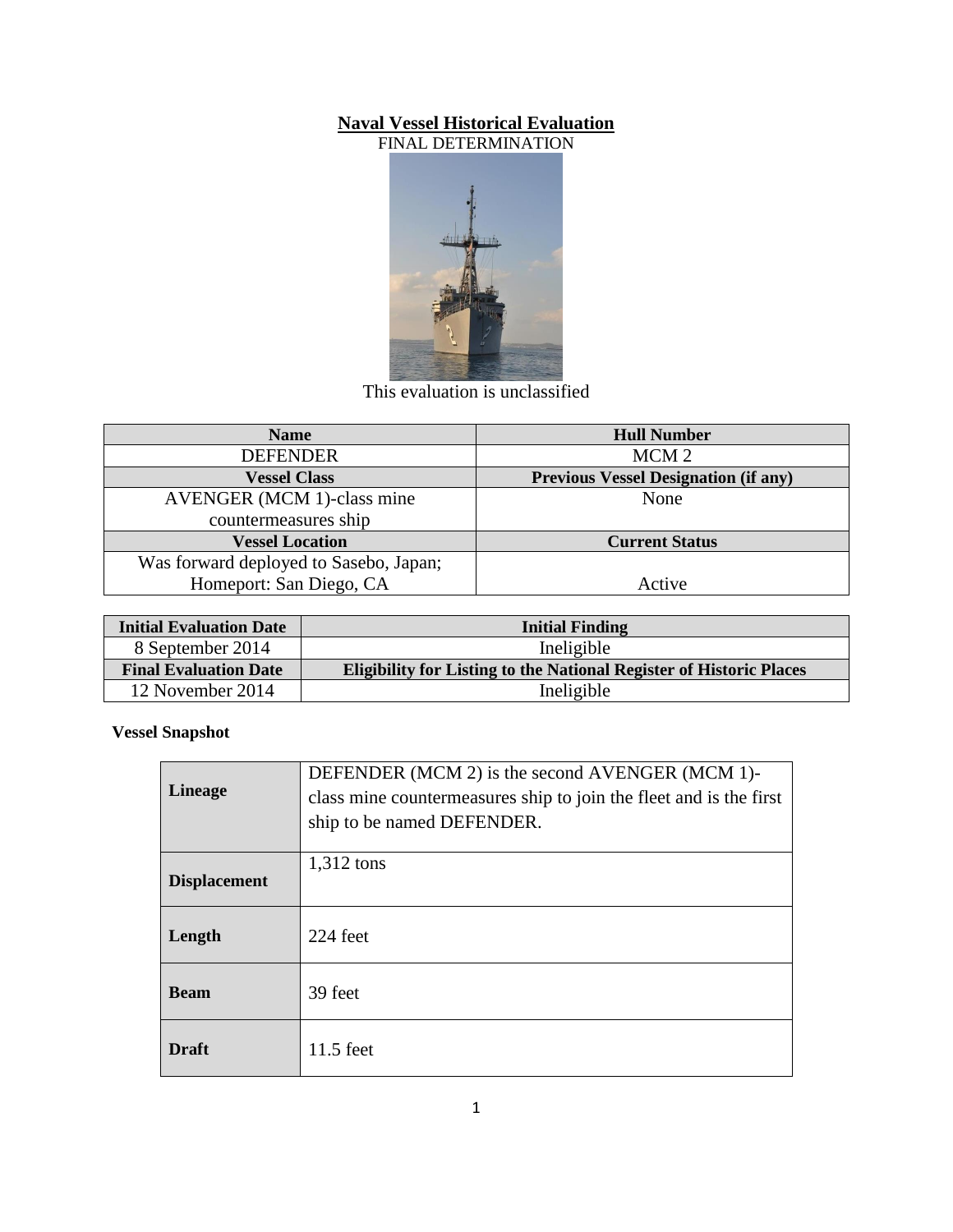| <b>Speed</b>        | 14 knots                                                                                                                                                                                                                                                                                                                                                                                            |
|---------------------|-----------------------------------------------------------------------------------------------------------------------------------------------------------------------------------------------------------------------------------------------------------------------------------------------------------------------------------------------------------------------------------------------------|
| <b>Propulsion</b>   | Four Waukasha Motors Co. diesel engines, two controllable<br>reversible pitch propellers, two rudders, two electric light load<br>propulsion motors                                                                                                                                                                                                                                                 |
| <b>Armament</b>     | Six M2HB .50 cal. machine guns<br>Four M240B 7.62mm machine guns<br>Two Mk 19 grenade launchers-<br>T- AN/SLQ-37 - Magnetic/Acoustic Sweep System<br>AN/SLQ-38 - Mechanical Sweep System<br>AN/SLQ-48 - Mine Neutralization Equipment<br>AN/SQQ-32 - Minehunting Sonar<br>AN/SQQ-30 - Variable Depth Minehunting Sonar<br>AN/SSN-2 - Navigation/Command and Control<br>AN/SSQ-94 - On board Trainer |
|                     |                                                                                                                                                                                                                                                                                                                                                                                                     |
| <b>Laid Down</b>    | 01 Dec 83                                                                                                                                                                                                                                                                                                                                                                                           |
| <b>Launched</b>     | 04 Apr 87                                                                                                                                                                                                                                                                                                                                                                                           |
| <b>Built By</b>     | Marinette Marine, Marinette, WI                                                                                                                                                                                                                                                                                                                                                                     |
| <b>Sponsor</b>      | Mrs. Thomas J. [Hazel] Hughes, wife of VADM Thomas J.<br>Hughes, Deputy Chief of Naval Operations (Logistics)                                                                                                                                                                                                                                                                                       |
| <b>Delivered</b>    | 08 Sep 89                                                                                                                                                                                                                                                                                                                                                                                           |
| <b>Commissioned</b> | 30 Sep 89                                                                                                                                                                                                                                                                                                                                                                                           |
| <b>Inactivated</b>  | n/a                                                                                                                                                                                                                                                                                                                                                                                                 |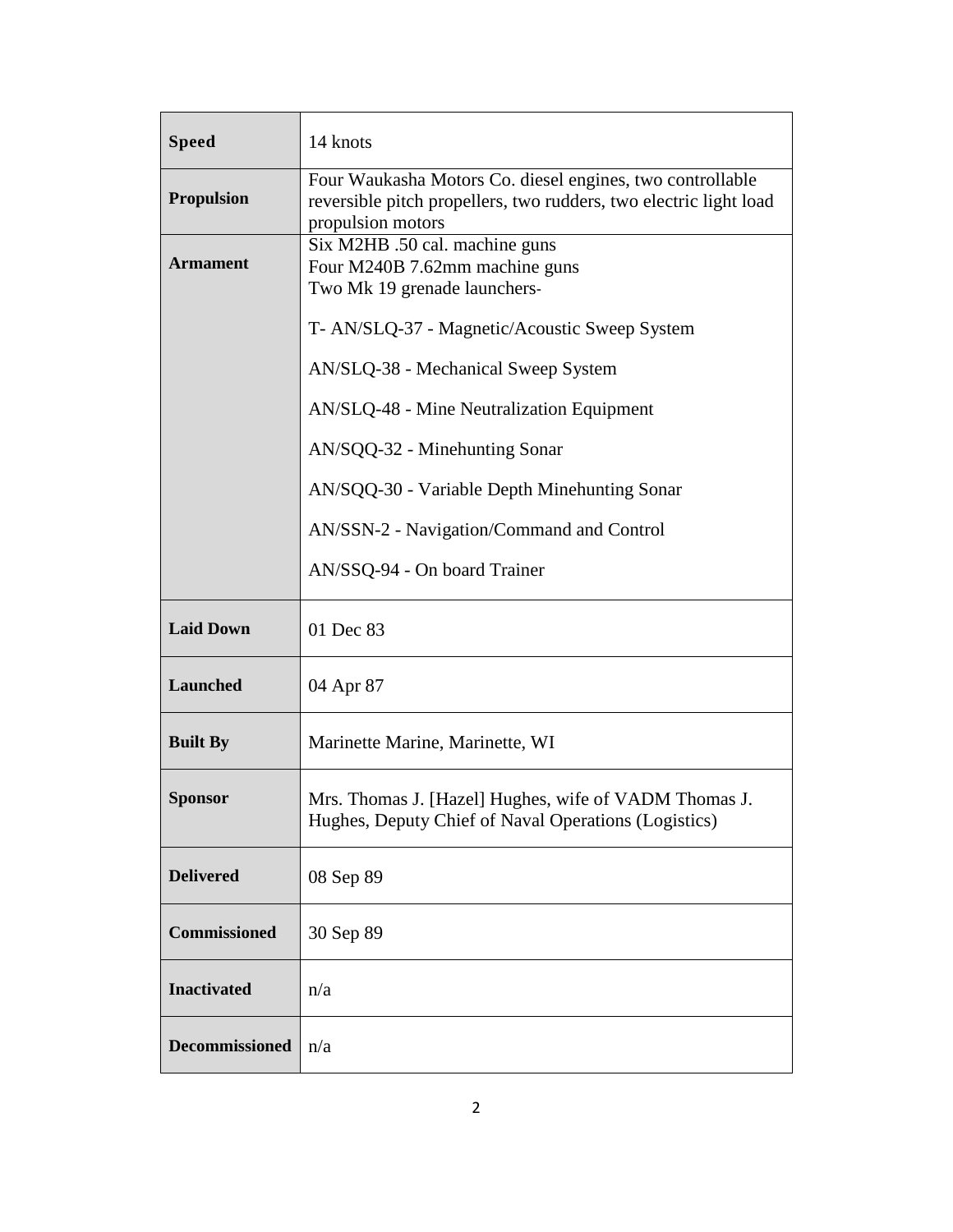| <b>Stricken</b> | n/a |
|-----------------|-----|
|-----------------|-----|

## **Vessel History**

| <b>Deployment</b><br><b>Summary</b> | SOUTHCOM/Caribbean Operations: 2000 Mine Warfare Readiness Group<br>(MIWRG), (GOMEX) 00-1, GEORGE WASHINGTON Battle Group<br>Composite Task Unit Exercise (GWBATGRU COMPTUEX) 00-1, UNITAS<br>00-4; Puerto Rican Operations Area during UNITAS 41-00 then transited to<br>the GREAT LAKES for Great Lakes Cruise/ DOMESTIC OUTREACH<br>RECRUITING CRUISE 2000 (GLC 2000)<br>EUCOM: 1993- MCM EURO 93(Oostende, Belgium, Germany, Denmark,<br>France, Portugal, Spain, UK); 1995- MCM EURO 95' Deployment (UK,<br>Denmark, France, Portugal, Spain)<br>Haiti: 2010 OPERATION UNIFIED RESPONSE: HAITI<br>Katrina Relief: 2005 (Gulf of Mexico shipping channels, located dislodged |
|-------------------------------------|----------------------------------------------------------------------------------------------------------------------------------------------------------------------------------------------------------------------------------------------------------------------------------------------------------------------------------------------------------------------------------------------------------------------------------------------------------------------------------------------------------------------------------------------------------------------------------------------------------------------------------------------------------------------------------|
|                                     | oil rigs)                                                                                                                                                                                                                                                                                                                                                                                                                                                                                                                                                                                                                                                                        |
|                                     | MCMTNG: INTEGRATED OPS (GOMEX 95-1)                                                                                                                                                                                                                                                                                                                                                                                                                                                                                                                                                                                                                                              |
|                                     | WESTPAC: 1994; 1995 (Mediterranean - BLUE HARRIER); 2006 (Persian<br>Gulf); 2010 U/W OPAREA (Japan, Busan and Chinhae ROK); 2011<br>(Singapore, India, Bangladesh - CARAT Training, Malaysia, Philippines)                                                                                                                                                                                                                                                                                                                                                                                                                                                                       |
| <b>Awards</b>                       | Battle "E" - 2009                                                                                                                                                                                                                                                                                                                                                                                                                                                                                                                                                                                                                                                                |
|                                     | Commander, Naval Surface Forces, Atlantic Fleet, Battle Efficiency "E"<br>award winner $-2000$                                                                                                                                                                                                                                                                                                                                                                                                                                                                                                                                                                                   |
|                                     | Navy "E" Ribbon - 1994, 1995, 2000, 2009                                                                                                                                                                                                                                                                                                                                                                                                                                                                                                                                                                                                                                         |
|                                     | Secretary of the Navy Letter of Commendation-1995 (Exercise BLUE<br>HARRIER), 2000 and (10 May 01)                                                                                                                                                                                                                                                                                                                                                                                                                                                                                                                                                                               |
|                                     | Secretary of the Navy Letter of Commendation Citation (10 May 01)                                                                                                                                                                                                                                                                                                                                                                                                                                                                                                                                                                                                                |
| <b>Noteworthy</b><br><b>Events</b>  | April 29, 1990: Lightning strikes mast. The master control console sustained<br>damage.                                                                                                                                                                                                                                                                                                                                                                                                                                                                                                                                                                                          |
|                                     | 1995: DEFENDER had minesweeping gear in the water when wood smoke<br>was smelled in the vicinity of the stack. Investigations revealed a stack fire.                                                                                                                                                                                                                                                                                                                                                                                                                                                                                                                             |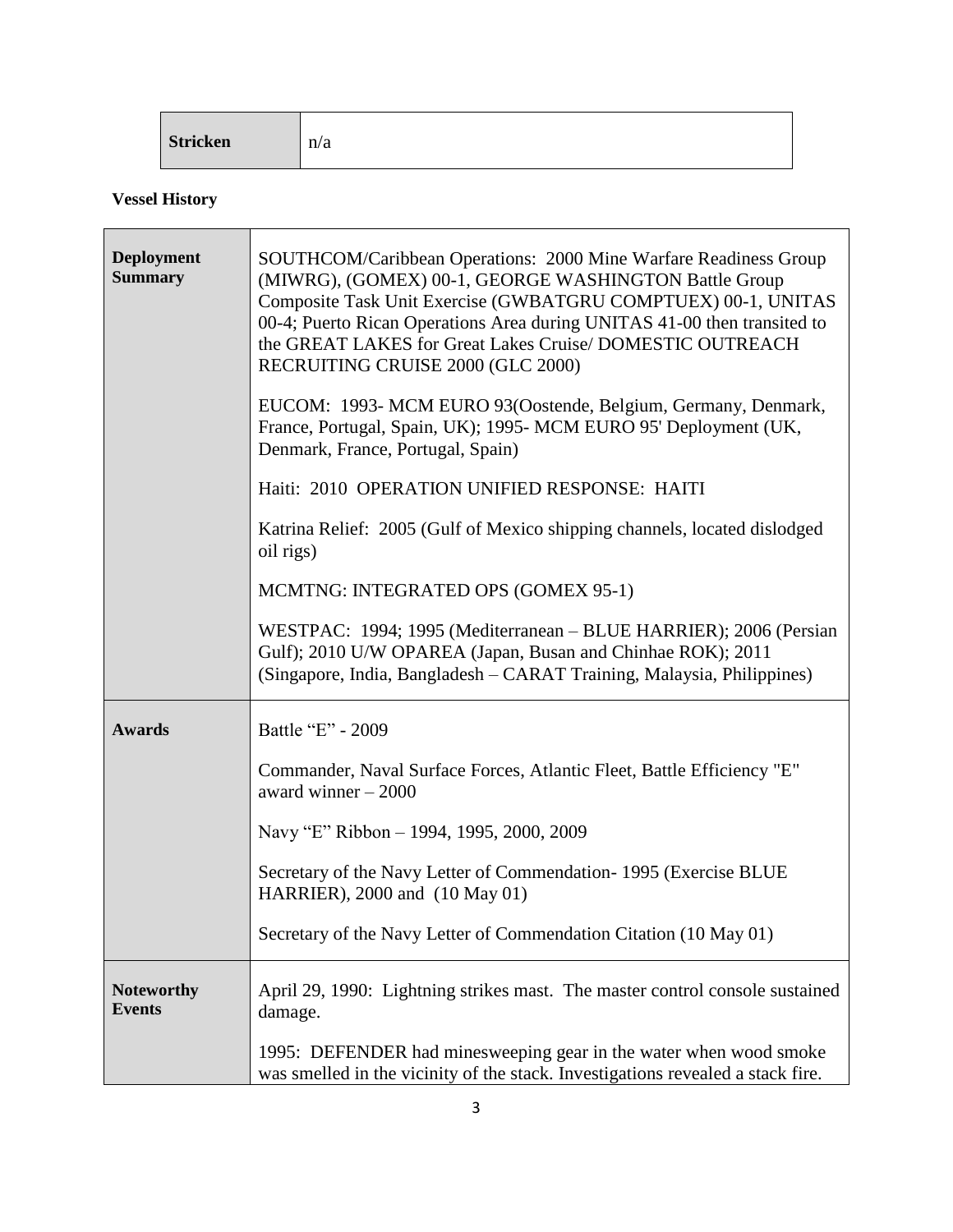Sweeping operations ceased as the ship dropped anchor to put the fire out. The fire was extinguished in short order and attention was focused on retrieving the magnetic and acoustic sweep gear which had become entangled as a result of the ship losing way through the water. By the next morning all equipment had been restored and DEFENDER returned to port under her own power.

March 18, 1996: DEFENDER rescues 8 people in Gulf of Mexico. While underway in the Corpus Christi OPAREA, DEFENDER was requested by the U.S. Coast Guard to respond to a distress call. Executing a full power run, DEFENDER located a small craft, with eight passengers, filling with water. The crew responded quickly to bring the men, women, and children aboard. DEFENDER continued assistance by providing clothes and food to her new, very thankful guests. The families were returned safely to port via small boat. Then, the following week, as the ship was preparing to get underway for training operations, a call came that a T-44 aircraft was down in the local Corpus Christi OPAREA. Once clear of the harbor DEFENDER had every available man onboard continuously searching for any site of the plane or flight crew. Using sonar, DEFENDER was able to locate the parts of the downed aircraft but once her assistance was no longer needed she returned to port letting other resources continue with salvage efforts.

2009: DEFENDER executed a homeport change and was heavy lifted to Sasebo, Japan and became underway in the Sasebo Operating Area (SOA). DEFENDER became part of the U.S. Navy's Forward Deployed Naval Forces (FDNF).

2010: DEFENDER was the first U.S. Navy Ship to visit the Japanese Island of Miyako Jima.

May 24, 2010 DEFENDER departed Okinawa, Japan, after a five-day port call. During the visit, the crew conducted personnel exchanges and celebrated the 50th anniversary of the U.S.-Japan Security Treaty with Japan Maritime Self Defense Force (JMSDF) counterparts at White Beach Naval Facility; Returned to Sasebo on May 27.

From July 7-8, the DEFENDER was underway for local operations. Underway for routine training from Aug. 20- Sept. 7.

September 21, DEFENDER arrived in Hirara Port, Miyako Jima, Okinawa Prefecture, for a rare port visit. Returned home on Oct. 18 after a month-long underway period.

From July 10 through August 1, 2011, DEFENDER underway for routine training.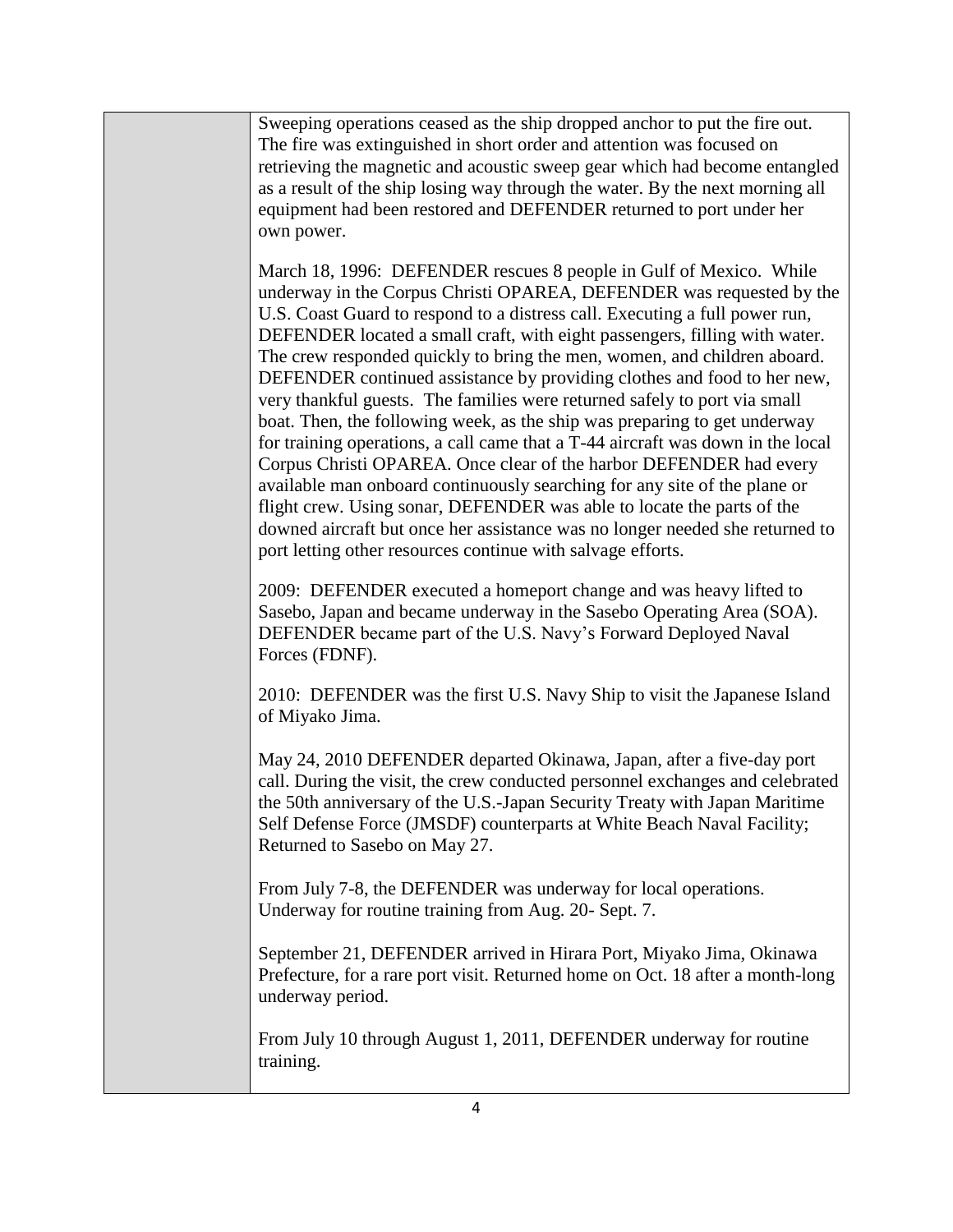|              | August 14, DEFENDER departed Naval Base Sasebo for her first western<br>Pacific patrol.                                                                                                                                                                                                                                                             |
|--------------|-----------------------------------------------------------------------------------------------------------------------------------------------------------------------------------------------------------------------------------------------------------------------------------------------------------------------------------------------------|
|              | August 15, DEFENDER moored at White Beach Naval Facility, Okinawa,<br>for a routine port call.                                                                                                                                                                                                                                                      |
|              | September 12, DEFENDER arrived in Port Blair, India, for a two-day visit to<br>Andaman and Nicobar Islands.                                                                                                                                                                                                                                         |
|              | September 18, DEFENDER pulled into Chittagong, Bangladesh, to<br>participate in Cooperation Afloat Readiness and Training (CARAT)<br>Bangladesh exercise. Completed at-sea phase on Sept. 23.                                                                                                                                                       |
|              | November 18, DEFENDER returned to homeport after a three-month Fall<br>Patrol.                                                                                                                                                                                                                                                                      |
|              | From January 10-16, 2012, DEFENDER underway for local operations.                                                                                                                                                                                                                                                                                   |
|              | February 27, DEFENDER joined JS AMAGIRI (DD 154) and FNS<br>VENDEMIAIRE (F 734) for a passing exercise (PASSEX) off the coast of<br>Kyushu, Japan.                                                                                                                                                                                                  |
|              | July 17, DEFENDER returned to Sasebo after a 19-day underway period.                                                                                                                                                                                                                                                                                |
|              | October 5, DEFENDER returned to Fleet Activities Sasebo after a four-week<br>western Pacific patrol.                                                                                                                                                                                                                                                |
|              | November 19, DEFENDER returned to Sasebo after a two-week underway<br>with PATRIOT (MCM 7).                                                                                                                                                                                                                                                         |
|              | December 1, DEFENDER recently commenced a Selected Restricted<br>Availability (SRA) while pierside at Fleet Activities Sasebo.                                                                                                                                                                                                                      |
|              | August 26, 2013 DEFENDER moored at Berth 13 in Fleet Activities<br>Yokosuka, Japan, for a training availability (TRAV) after a two-day transit<br>from Sasebo. Moved to Berth 1 1\2 on Sept. 11; Underway on Sept. 18;<br>Returned home on Oct. 4; Underway for routine training from Oct. 30- Nov.<br>8; Underway for local operations on Nov. 12. |
|              | February 19, 2014 DEFENDER departed Fleet Activities Sasebo for a three-<br>day underway. Underway in support of exercise Foal Eagle 2014 from March<br>21- April 4; Underway again on May 3; Brief stop in Sasebo from May 12-<br>13.                                                                                                              |
| DANFS* Entry | 2006                                                                                                                                                                                                                                                                                                                                                |